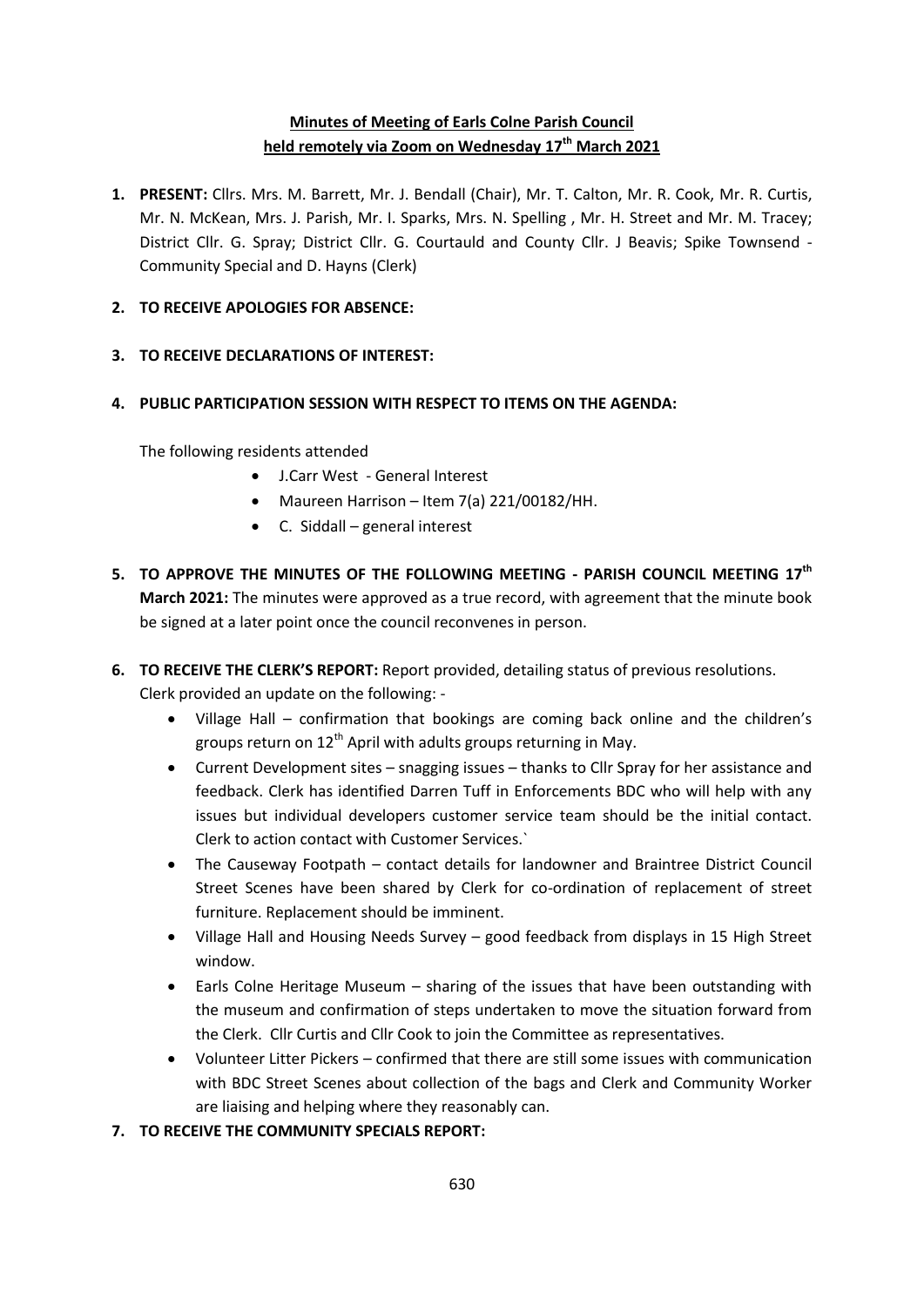# **Community Special Constable Update – Feb 2021 – EC Parish Council**

- Since last meeting 29.5 hours patrolling (22.5hrs EC, 7hrs CE) (As of  $12<sup>th</sup>$  March)
- Since  $1^{st}$  January 98.15hrs duty time.
- Costs- £45 invoice by Essex Police Projected cost £30 pm appx (Split between both PC)
- 2 visits to Pump House Vaccination Centre
- $\bullet$  $8<sup>th</sup>$  March – HVP at EC Primary School for back to School – X2 officers - 8.15am – 9.15am – No reported incidents
- 8 Elderly care packages delivered to Harold Sims House  $12^{th}$  March containing Crime Prevention advice ( On behalf of BDC and Community 360)
- High Visibility Patrolling (HVP) Massingham Drive/Nannocourt in response to resident concerns regarding increased traffic at Vac Centre
- 3 visits to EC Primary School
- HVP in response to drug use concerns in identified areas
- All areas of village patrolled.
- Concerns of villagers using FB to report incidents instead of contacting Police This is still continuing to happen  $(9<sup>th</sup> March - Nottingham Knockers in village)$
- Vaccination signage was flagged as an issue and this was confirmed as an NHS response rather than BDC, Highways or Parish Council.
- Surgery to be held on  $1<sup>st</sup>$  April 2021 and hope for attendance by Parish representatives.
- Confirmation that Parish Council are happy with the Parish Magazine input and Clerk to arrange for contact information to be passed on.

### **CSC 80707 Spike Townsend GCGI MSyI**

### **Community Special Constable**

## **8. PLANNING:**

a) Decisions reached by Braintree District Council as follows: -

| <b>Application No.</b> | Location | <b>Description</b>              | <b>BDC Decision Minutes</b> |
|------------------------|----------|---------------------------------|-----------------------------|
| 21/00262/TPOCON        | Colne    | Notice of intent to carry out   | Application                 |
|                        | Priory   | works to tree in a Conservation | Permitted                   |
|                        | Upper    | Area - removal of dead sycamore |                             |
|                        | Holt     | tree on listed boundary Wall of |                             |
|                        | Street,  | Upper Holt Street.              |                             |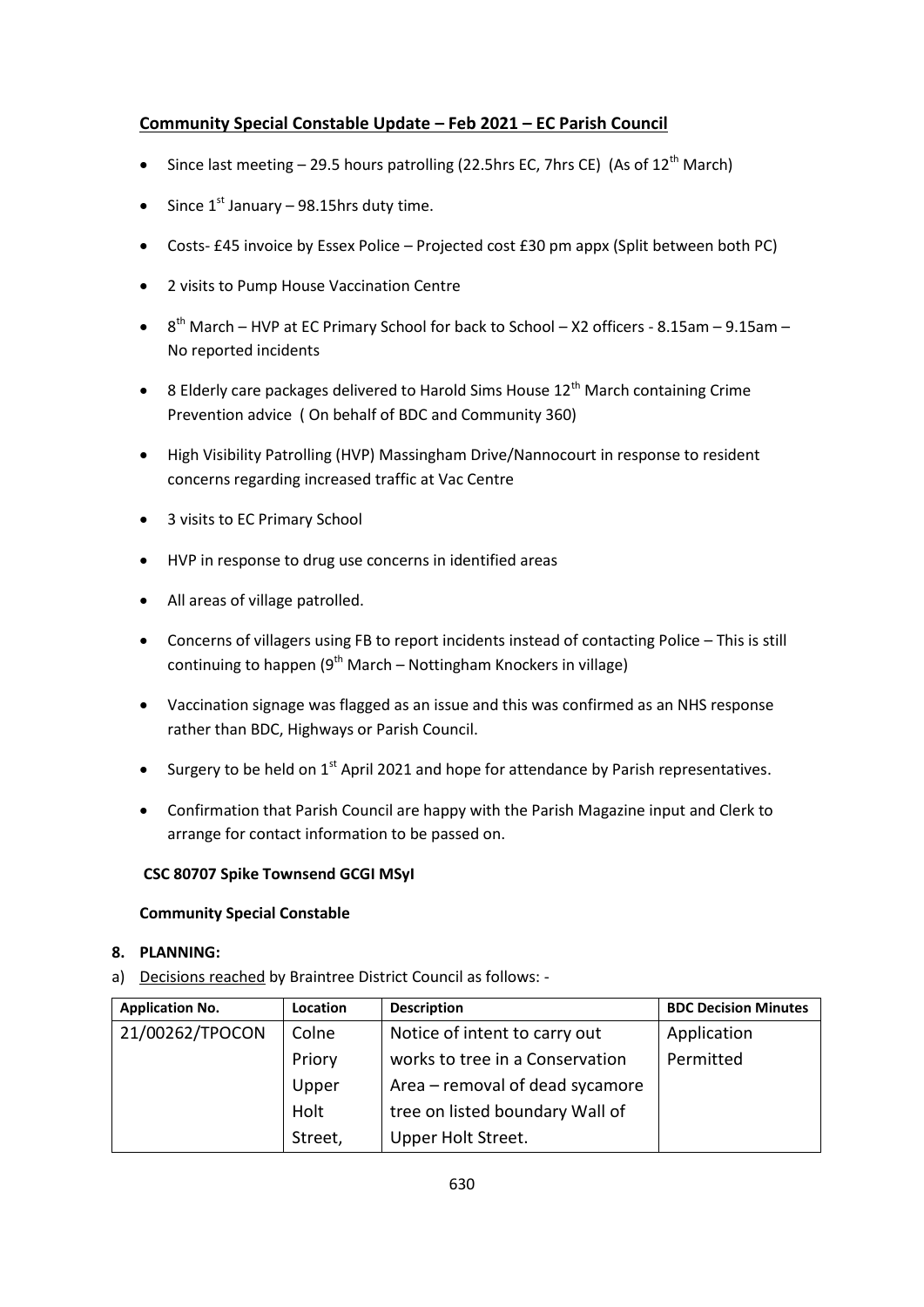|                  | <b>CO6 2PG</b> |                                    |             |
|------------------|----------------|------------------------------------|-------------|
| 21/000097/PLD    | 14 The         | Application for Certificate of     | Application |
|                  | Croft CO6      | Lawfulness for Proposed            | Permitted   |
|                  | 2NH            | Development - Erection off         |             |
|                  |                | single-storey detached             |             |
|                  |                | outbuilding.                       |             |
| 21/00134/DAC     | 41 Tey         | Application for Approval off       | Application |
|                  | Road CO6       | details as reserved by conditions  | Permitted   |
|                  | 2LG            | 3&4 off approved application       |             |
|                  |                | 20/00928/LBC                       |             |
| 21/00069/TPOCOM  | 11 Upper       | Notice of intent to carry out      | Application |
|                  | Holt           | works to tree in a conservation    | Permitted   |
|                  | <b>Street</b>  | area - canopy is encroaching       |             |
|                  |                | causing excessive shading          |             |
| 21/000022/TPOCON | 2 Ashwells     | Notice of intent to carry out      | Application |
|                  | Meadow         | works to tree in a Conservation    | Permitted   |
|                  | <b>CO6 2RF</b> | Area - Fell Conifer hedge to rear  |             |
|                  |                | of garden it has gotten to big for |             |
|                  |                | the raised beds                    |             |
| 20/01167/FUL     | 54             | Erection of 2 detached bungalow-   | Application |
|                  | Coggeshall     | style dwellinghouses accessed off  | Permitted   |
|                  | Road CO6       | existing shared private drive.     |             |
|                  | 2JR            |                                    |             |

b) Current Applications were reviewed by the Parish Council as follows: -

| <b>Application No.</b> | <b>Location</b>                        | <b>Description</b>                                                                                                                                                                                                                                                                                                                                                                                  | <b>Parish Council Decision</b> |
|------------------------|----------------------------------------|-----------------------------------------------------------------------------------------------------------------------------------------------------------------------------------------------------------------------------------------------------------------------------------------------------------------------------------------------------------------------------------------------------|--------------------------------|
|                        |                                        |                                                                                                                                                                                                                                                                                                                                                                                                     |                                |
| 21/00692/HH            | 5 Ashwells<br>Meadow<br><b>CO6 2RF</b> | Part conversion of integral garage to habitable<br>floor space, replacement of roof to existing<br>single-storey rear extension and alterations to<br>glazing                                                                                                                                                                                                                                       | No Objection                   |
| 21/00640/HH            | 4 Tey Road<br>CO6 2LG                  | First Floor extensions to side elevation, part single,<br>part two-storey extensions to rear elevation.                                                                                                                                                                                                                                                                                             | No Objection                   |
| 21/00559/TPOCON        | 22 Park<br>Lane CO6<br>2RJ             | Notice of intent to carry out works to trees in a<br>Conservation Area - T1 - Maple - Remove co-<br>dominant leader with bark missing on underside.<br>Tree has a large wound reaching approximately 2<br>metres high from the ground (see photo 1) T2<br>Silver Birch - Remove two lowest limbs (see photo<br>2) T3- Silver birch - Remove co-dominant leader<br>with included union (see photo 3) | No Objection                   |
| 21/00551/HH            | 37,<br>Coggeshall<br>Road CO6          | Single Storey detached 2 bay car port                                                                                                                                                                                                                                                                                                                                                               | No Objection                   |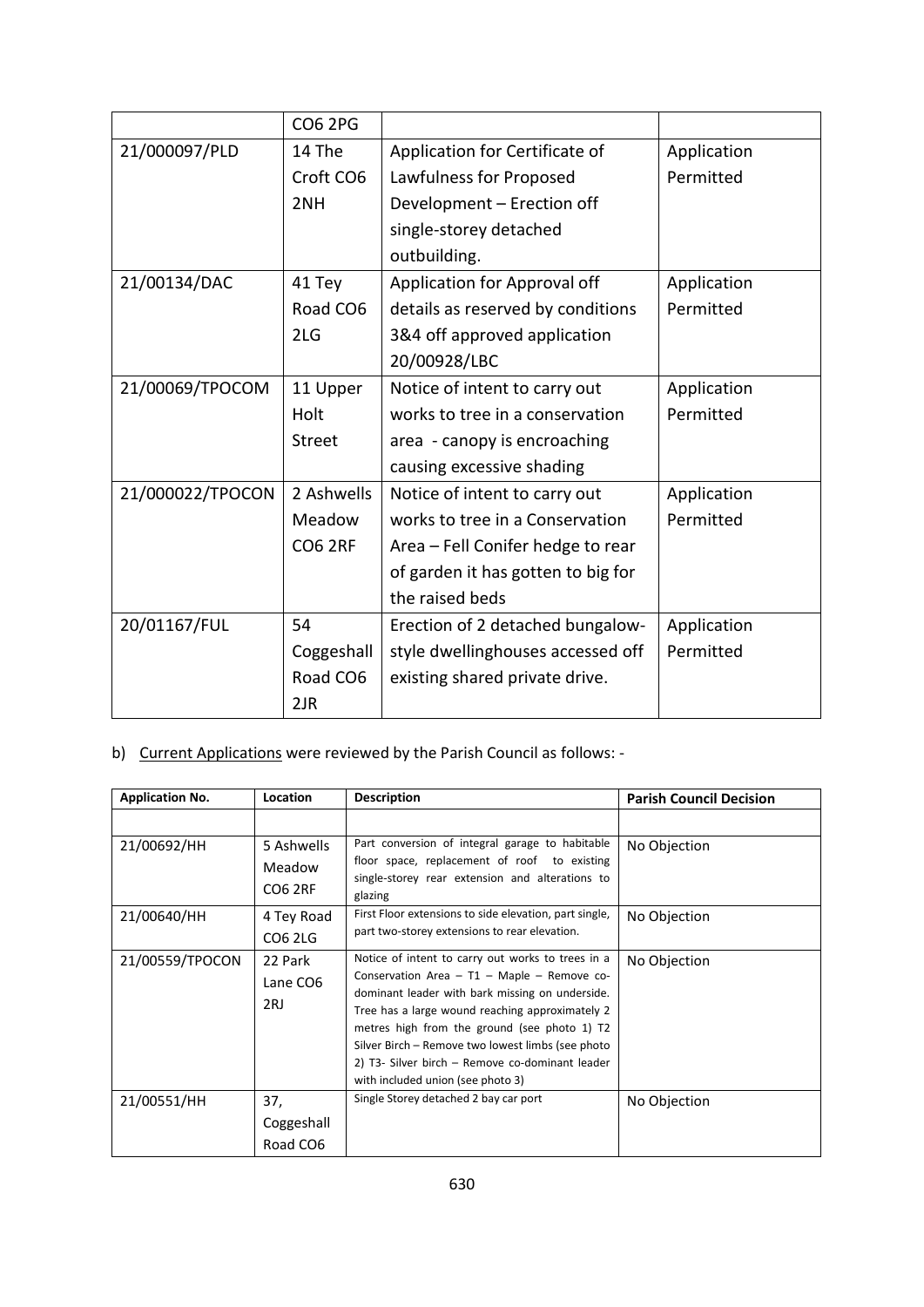|              | 2JR                                      |                                                                                                                                                                                                                                                                                                                                                                                                 |                                                                                                                                     |
|--------------|------------------------------------------|-------------------------------------------------------------------------------------------------------------------------------------------------------------------------------------------------------------------------------------------------------------------------------------------------------------------------------------------------------------------------------------------------|-------------------------------------------------------------------------------------------------------------------------------------|
| 21/00411/FUL | Land At, The<br>Airfield,<br>Earls Colne | Change of Use of land to be used as a Haulage Yard<br>Generis) with associated works, security fencing, ac<br>and landscaping with the erection of a<br>two-storey building to be used as ancillary office spa                                                                                                                                                                                  | Objections passed<br>unanimously. Letter to be<br>drafted                                                                           |
| 21/00396/REM | Land At, The<br>Airfield,<br>Earls Colne | Application for the approval of reserved matters<br>respect of layout, scale, appearance, access<br>landscaping) pursuant to outline planning permis<br>17/01157/OUT granted 25.11.2019 for the erection<br>up to 10,220m2 of B1, B2 and B8 employment f<br>space. Reserved matters relates to the developmen<br>the southern parcel of the site for B8 external stor<br>and ancillary parking. | Objections passed<br>unanimously. Letter to be<br>drafted                                                                           |
| 21/00182/HH  | 60 Coggeshal<br>Road<br><b>CO6 2JR</b>   | Single-Storey Rear Extension                                                                                                                                                                                                                                                                                                                                                                    | No Objection                                                                                                                        |
| 21/00032/FUL | Land at Simm<br>Close                    | Change of use of Land to a Community Garden<br>For Harold Simms House                                                                                                                                                                                                                                                                                                                           | No objection per se concerns<br>with Ownership and<br>confirmation clarification<br>needed between Eastlight<br>and Local Residents |
| 21/00073/DAC | Land At The<br>Airfield Earls<br>Colne   | Application for approval of details as reserved<br>conditions 6, 9, 12, 13, 14 and 16 approved applica<br>17/01157/OUT                                                                                                                                                                                                                                                                          | Objections passed<br>unanimously. Letter to be<br>drafted                                                                           |

### **9. THE MEMORIAL GARDEN OPPOSITE THE BIRD IN HAND:**

 Cllr Barrett advised that contact has been made with Highways as there have been issues with the placement of remembrance materials/members off the public attending the site causing distraction to road users at what is a dangerous area of the road.

### **10. PAVEMENTS – PROBLEM TREES:**

- Station Road overhanging tree with dead branches and adverse camber due to roots
- Halstead Road outside The Spinney adverse camber from roots causing issues especially with wheelchair users.
- Action issues to be confirmed on Highways web site and areas to be reviewed by Clerk and Community Worker

## **11. VILLAGE PLANTING SCHEMES:**

 Planting scheme discussed and Committee set up to look at issue for next Parish Council Meeting Cllr Spelling; Cllr Sparks; Cllr Barrett; Cllr Curtis; Cllr Parish and Cllr McKean to liaise on available dates.

### **12. TO RECEIVE AN UPDATE ON THE COMMUNITY WORKER :**

 Village Sign to be examined and required works assessed and possible refurbishment looked at. Cllr Curtis to action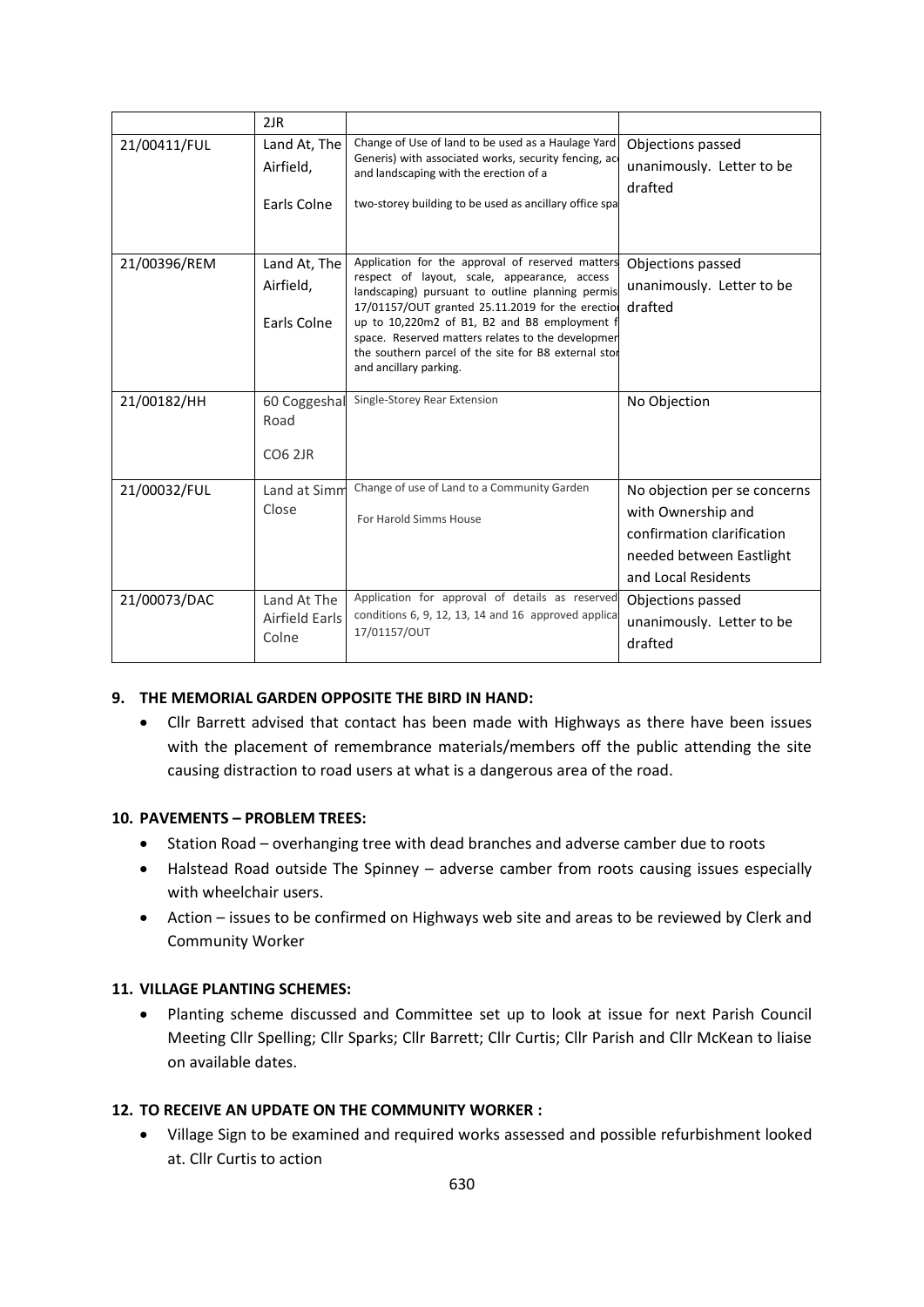Small gate to the side of Community Workers workshop has deteriorated. Cllr Sparks to action arranging quotes as bespoke sizing

## **13. TO RECEIVE AN UPDATE ON THE VILLAGE HALL:**

 Committee confirm that a range has been identified and it will be domestic rather than commercial after advice from Gas Safety Technician. Purchase carried unanimously

### **14. AMENITY WASTE VEHICLE:**

 Due to requirements to maintain social distancing required it has been decided to suspend the booking of the vehicle. Clerk to advise BDC and to monitor changes in guidelines

## **15. TO RECEIVE AN UPDATE ON THE MUSEUM:**

Schedule of works to be undertaken in the spring shared by Cllr Bendall.

## **16. TO RECEIVE AN UPDATE THE NEIGHBOURHOOD PLAN AND HOUSING NEEDS SURVEY:**

- It was confirmed that an extension of one week was to be taken up. Clerk to action change in advertisement.
- A Village Hall form has been returned by an 8 year old resident Cllr Tracey advised

### **17. SCHOOL PARKING:**

 It was confirmed that the document shared by Cllr McKean would be taken forward with the PPP team from the School and the Community Special.

### **18. 15 HIGH STREET EARLS COLNE:**

 Coop Estates Group are happy for us to continue use of the window and they are happy to consider any suggestions we have for use of the space while it is empty for discussion with their Retail Team. Clerk to action

### **19. TO RECEIVE AN UPDATE ON CYCLEWAYS:**

Cllr Beavis and Cllr Parish advise that there have been continued positive meetings.

### **20. TO RECEIVE AN UPDATE ON THE MEMORIAL AND GARDENS:**

- Works to damaged wall have been started
- Invitations to rededication to go out to whole Parish

### **21. COUNCILLOR TRAINING IN THE NEW FINANCIAL YEAR:**

Training opportunities to be sent out and requests coordinated by clerk.

## **22. FINANCE:**

- a) To approve the payment of March invoices
	- Members reviewed the list of payments for March 2021 and approved all expenditure.
- b) To acknowledge completion of the bank reconciliation for February 2021
	- Members noted that the Bank Reconciliation had been completed by Cllr. M. Barrett.